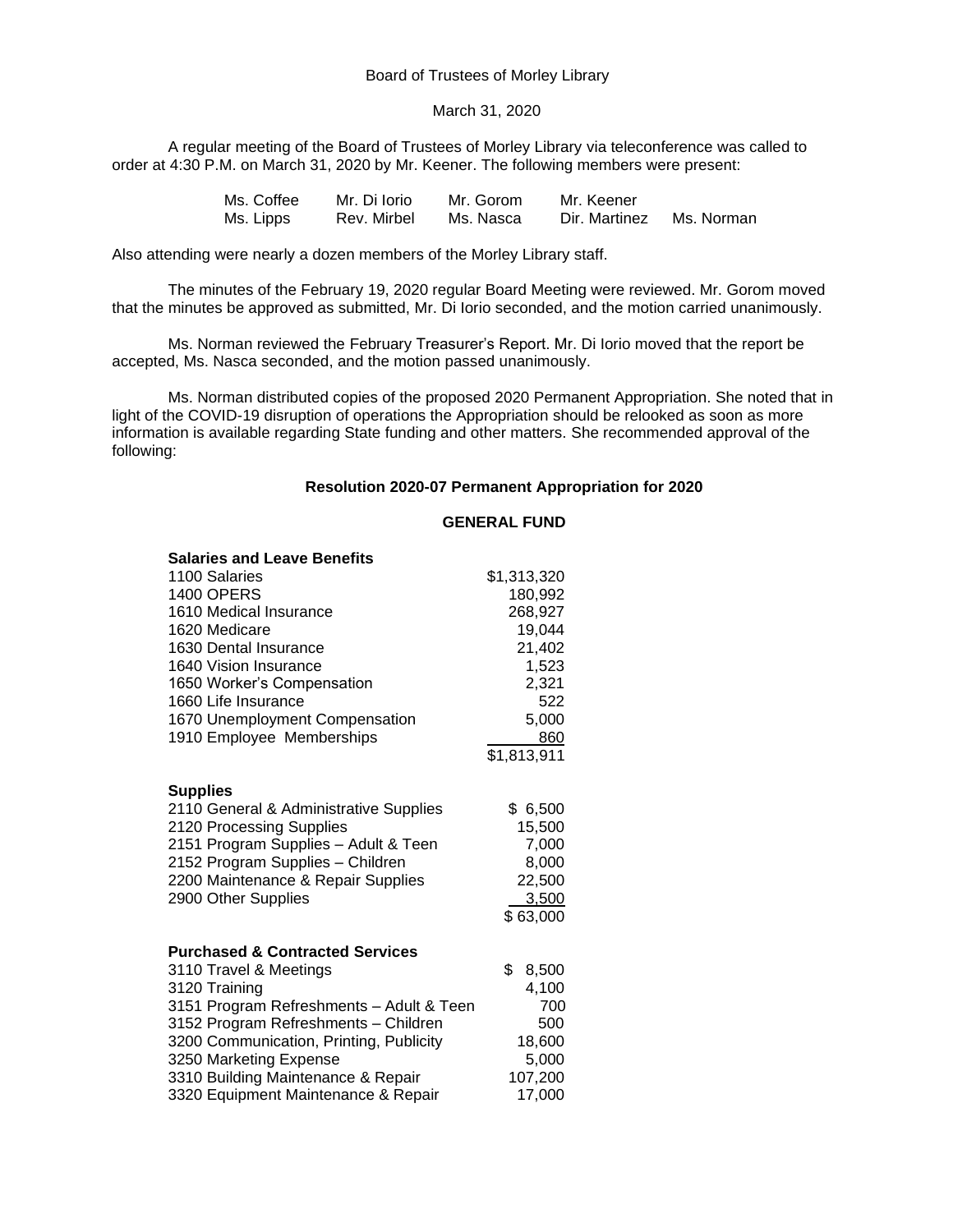| 3370 Security                                         | 78,000            |
|-------------------------------------------------------|-------------------|
| 3400 Insurance<br>3500 Rents & Leases                 | 19,000            |
| 3600 Utilities                                        | 7,300<br>160,000  |
| 3700 Professional Services                            | 34,350            |
| 3751 Program Services - Adult & Teen                  | 4,500             |
| 3752 Program Services - Children                      | 2,500             |
| 3800 Library Material Control Services                | 102,500           |
|                                                       | \$569,750         |
| <b>Library Materials &amp; Information</b>            |                   |
| 4100 Books & Pamphlets                                | \$164,700         |
| 4110 E Books                                          | 35,000            |
| 4200 Periodicals                                      | 16,750            |
| 4210 E Periodicals                                    | 5,000             |
| 4320 AV - Music CDs                                   | 6,000             |
| 4321 AV - Digital Music                               | 2,000             |
| 4330 AV - Audiobooks                                  | 14,000            |
| 4332 AV - Digital Audiobooks                          | 22,000            |
| 4360 AV - DVDs                                        | 38,000<br>4,000   |
| 4361 AV - Digital DVDs<br>4362 AV - Digital TV Series | 2,000             |
| 4380 AV - Video Games                                 | 15,000            |
| 4510 Data Bases                                       | 38,000            |
| 4900 Other Library Materials                          | 1,500             |
| 4910 Hot Spots - Hardware                             | 1,000             |
| 4920 Hot Spots - Data Packages                        | 3,600             |
| 4930 Circulating Board Games                          | 600               |
|                                                       | \$369,150         |
|                                                       |                   |
| <b>Capital Outlay</b>                                 |                   |
| 5510 Furniture & Equipment                            | \$28,500          |
| 5520 Software                                         | 8,370             |
|                                                       | \$36,870          |
| <b>Other Objects</b>                                  |                   |
| 7100 Dues & Memberships                               | \$11,855          |
| 7200 Taxes & Assessments                              | 510               |
| 7500 Refunds & Reimbursements                         | 600               |
|                                                       | \$12,965          |
| <b>Contingency</b>                                    |                   |
| 8900 Contingency                                      | \$72,000          |
| <b>TOTAL GENERAL FUND</b>                             | \$2,937,646       |
|                                                       |                   |
| <b>SPECIAL PROJECTS FUND</b>                          |                   |
| 3700 Professional Services                            | \$<br>2,000       |
| <b>TOTAL SPECIAL PROJECTS FUND</b>                    | \$<br>2,000       |
| <b>DEBT SERVICE FUND</b>                              |                   |
|                                                       |                   |
| 3700 Professional Services                            | \$<br>6,064       |
| 6100 Redemption of Principle<br>6200 Interest Expense | 625,000<br>18,750 |

**TOTAL DEBT SERVICE FUND \$ 649,814**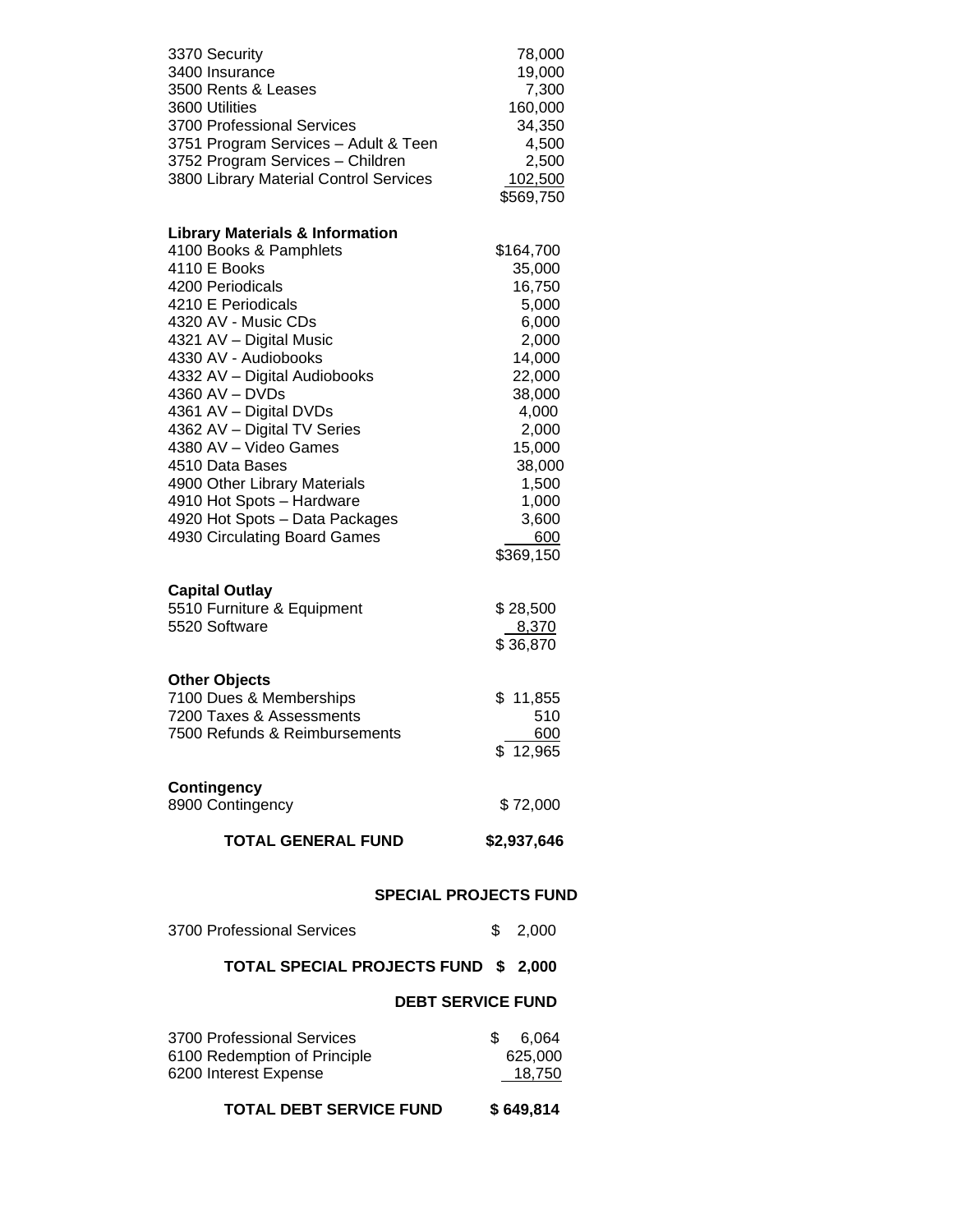### **BUILDING FUND**

| 3700 Professional Services<br>5400 Building Improvements<br>5510 Furniture & Equipment | \$<br>900,000<br>100,000 | 10,000               |
|----------------------------------------------------------------------------------------|--------------------------|----------------------|
| <b>TOTAL BUILDING FUND</b>                                                             | \$1,010,000              |                      |
|                                                                                        | <b>TRUST FUND</b>        |                      |
| 1190 Termination Payments<br>1620 Medicare<br>2900 Other Supplies                      | \$                       | 21,445<br>311<br>300 |

3110 Travel & Meeting Expense 500

# **TOTAL TRUST FUND \$ 22,556**

#### **ENDOWMENT FUND**

| 2151 Adult & Teen Program Supplies<br>4100 Books & Pamphlets | \$300<br>1.000 |  |
|--------------------------------------------------------------|----------------|--|
| <b>TOTAL ENDOWMENT FUND</b>                                  | \$1,300        |  |
| <b>TOTAL EXPENDITURES - ALL FUNDS</b>                        | \$4,623,016    |  |

Rev. Mirbel moved adoption of the Resolution, Ms. Nasca seconded, and the motion carried unanimously.

Ms. Norman reported that Rachelle Perry had been hired to fill the open Teen Services position and would begin work as soon as the Library reopens. She also updated the Board on the many facets of the COVID-19 pandemic's impact on the Library.

Director Martinez reported on the maintenance projects being performed by Facilities Administrator Rob Goe during the shutdown. She thanked the Board for its support during her extended absence this year.

Ms. Norman reported that three bids had been received for the Library repainting project. Two were quite close but one of those had submitted insufficient information with its package. She recommended that the project be awarded to K-Boom Painting Company in the amount of \$145 500. Mr. Di Iorio so moved, Mr. Gorom seconded, and the motion carried unanimously.

Ms. Norman presented the Board with two policies pertaining to the COVID-19 crisis, the COVID-19 Paid Sick Leave Policy and the COVID-19 Expanded Family & Medical Leave Policy. These reflect the federal laws that have been enacted to deal with the pandemic. Ms. Coffee moved that the Sick Leave policy be approved, Mr. Di Iorio seconded, and the motion passed unanimously. Mr. Gorom moved that the Expanded FMLA policy be approved, Ms. Coffee seconded, and the motion passed unanimously.

Discussion turned to the question of paying Library staff while the Library is shut down. Director Martinez stated that the school closings would very likely be extended through May 1, and recommended that the Library follow that same schedule. Most area libraries are paying staff through the end of April and plan to reconsider the situation at that time. Many comments ensued and it was finally agreed to pay Staff through April 15 and relook the situation at the next Board meeting.

Mr. Keener asked Ms. Norman to work with the Systems Administrator to find a useable platform for future virtual meetings. Mr. Gorom's law firm graciously donated its system for the March meeting.